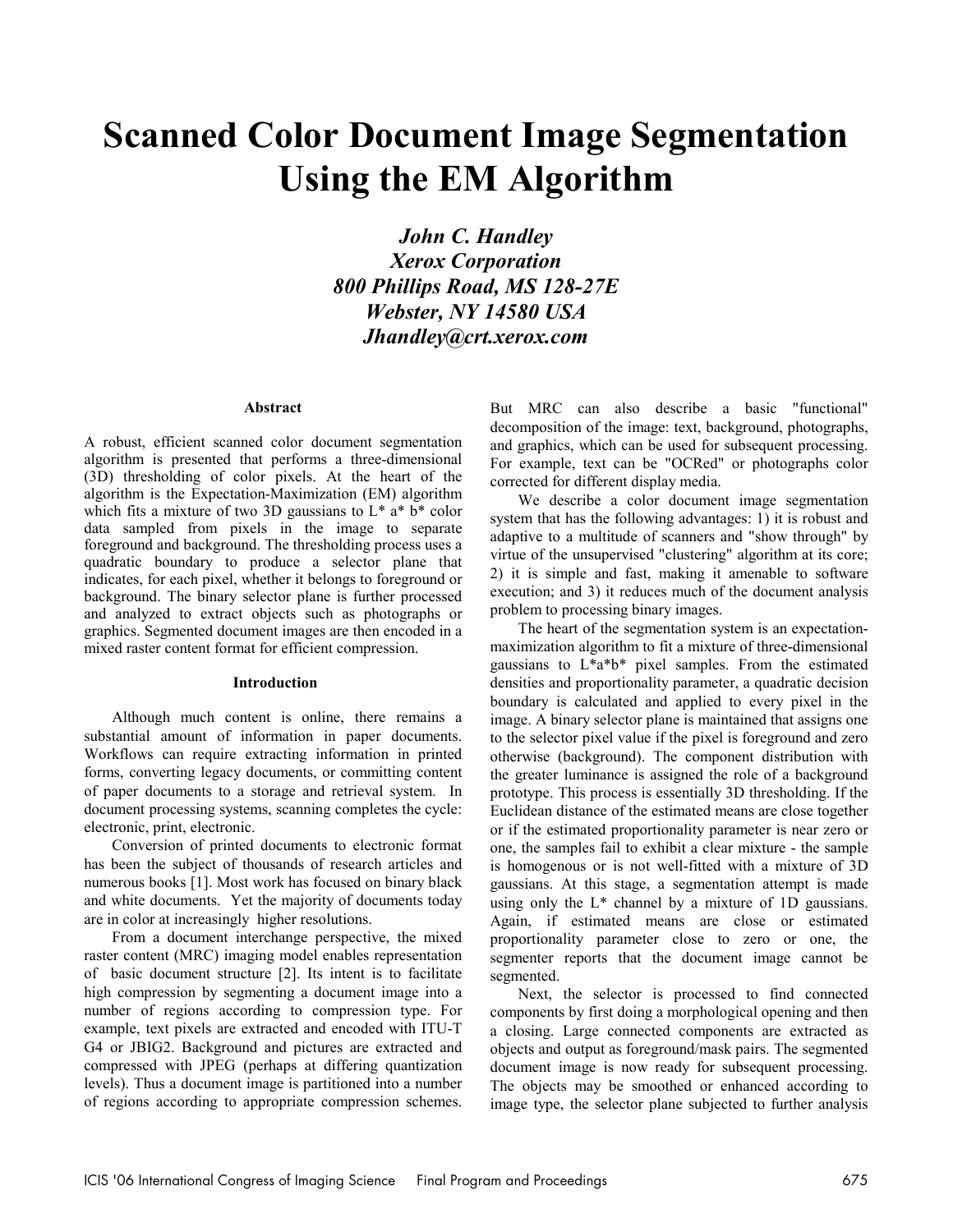as a binary document image, etc. Also, one may compress the image according to the TIFF-FX profile M standard or variant.

#### **EM in a Nutshell**

Expectation-Maximization (EM) is a general technique for maximum-likelihood estimation when data are missing. The seminal paper is Dempster, Laird, and Rubin [3] and a recent comprehensive treatment is McLachlan and Krishnan [4]. The mixture-of-gaussians (MoG) estimation problem is a straightforward and intuitive application of EM.

There are other approaches to this problem. Estimating the MoG can be thought of as unsupervised pattern recognition.

Consider two multivariate normal distributions  $f_i(\mathbf{x}; \mathbf{\mu}_i, \mathbf{\Sigma}_i)$ ,  $i = 1, 2$ . The MoG distribution is

$$
f(\mathbf{x}; \boldsymbol{\mu}_1, \boldsymbol{\mu}_2, \boldsymbol{\Sigma}_1, \boldsymbol{\Sigma}_2) = \alpha f(\mathbf{x}; \boldsymbol{\mu}_1, \boldsymbol{\Sigma}_1) + (1 - \alpha) f(\mathbf{x}; \boldsymbol{\mu}_2, \boldsymbol{\Sigma}_2)
$$

where  $0 \le \alpha \le 1$  is the proportionality parameter. Given an i.i.d sample  ${\bf x} = {\bf x}$ ;  $i = 1, ..., N$ } from *f*, one would like to compute maximum likelihood estimates of the proportion, the vector means and covariance matrices. Unfortunately, no closed form is known (unlike the homogeneous case). One must maximize the likelihood numerically,

(1) 
$$
L(\mathbf{x}; \alpha, \mathbf{\mu}_1, \Sigma_1, \mathbf{\mu}_2, \Sigma_2) = \prod_{i=1}^N [\alpha f(\mathbf{x}_i; \mathbf{\mu}_1, \Sigma_1) + (1 - \alpha) f(\mathbf{x}_i; \mathbf{\mu}_2, \Sigma_2)]
$$

The EM algorithm provides an iterative and intuitive method to produce mles.

 The missing data in this case is membership information. Let  $Z_i = 1$  if  $\mathbf{x}_i$  is from  $f(\cdot; \mu_i, \Sigma_i)$ , and zero otherwise,  $i = 1, 2$ . The unobserved random variable  $Z_{ij}$ indicates to which distribution the observation belongs:  $P(Z_{1i} = 1) = \alpha$ . Were, in fact,  $Z_{ii}$  observed, we could form mles. Let  $Z_{ii} = z_{ii}$  and form the likelihood

(2) 
$$
L(\mathbf{x}; \alpha, \mathbf{\mu}_1, \Sigma_1, \mathbf{\mu}_2, \Sigma_2) = \prod_{j=1}^N [\alpha f(\mathbf{x}_j; \mathbf{\mu}_1, \Sigma_1)]^{z_{1j}}
$$

$$
\times \Big[ (1-\alpha) f(\mathbf{x}_j; \mathbf{\mu}_2, \Sigma_2) \Big]^{z_{2j}}
$$

which yields mles

(3) 
$$
\hat{\alpha} = \frac{1}{N} \sum_{j=1}^{N} z_{1j}
$$

(4) 
$$
\hat{\mu}_{i} = \frac{1}{N} \sum_{j=1}^{N} \mathbf{x}_{ij} / \sum_{j=1}^{N} z_{ij}, i = 1, 2
$$

and covariance mles omitted for brevity.

If we new the parameter values, we could estimate  $z_{ij}$ by conditional expectations

(5)  
\n
$$
\hat{z}_{ij} = E(Z_{ij} | \alpha, \mu_1, \Sigma_1, \mu_2, \Sigma_2)
$$
\n
$$
= \frac{f(x_j; \mu_1, \Sigma_1)}{\alpha f(x_j; \mu_1, \Sigma_1) + (1 - \alpha) f(x_j; \mu_2, \Sigma_2)}
$$

 The first step in the EM algorithm is to initialize parameter estimates,  $\hat{\alpha}^{(0)}$ ,  $\hat{\mu}_1^{(0)}$ ,  $\hat{\Sigma}_1^{(0)}$ ,  $\hat{\mu}_2^{(0)}$ ,  $\hat{\Sigma}_2^{(0)}$ . The next step, the "E-step," is to use Eq. 5 to get estimates of the  $z<sub>n</sub>$ . The next step, the "M-step" is to use these estimates of the  $z<sub>u</sub>$  and the original data in Eqs. (3) and (4) to get updated mles of the parameters. The algorithm iterates these two steps until some measure of convergence is achieved (typically, updated parameter estimates differ little from previous ones, or the likelihood value stabilizes). That's essentially all there is to it for MoG. The fact that such a simple and intuitive method works under general conditions is a major achievement in late  $20<sup>th</sup>$  century statistics.

#### **Mixed Raster Content**

 Document image segmentation is done for a number of reasons. Recently there has been interest in segmenting a document image for compression. In this case, segmentation classes are compression classes, i.e., regions amenable to compression with appropriate algorithms: text with ITU-T Group 4 (MMR) and color images with JPEG [5, 6, 7]. One advantage of this approach is the one avoids compressing text with JPEG where it is known to produce ringing and mosquito noise. One can also use segmentation to find rendering classes, e.g., halftone regions to be descreen text to be sharpened, and photos to be enhanced.

 Mixed raster content is an imaging model directed toward facilitating compression, yet can be used as a "carrier" for documents segmented for rendering or layout analysis.

 Formally, we represent a color image as a mapping from a raster to a triplet of 8-bit colors:

$$
I:[m_x, n_x] \times [m_y, n_y] \to [0, 255]^3
$$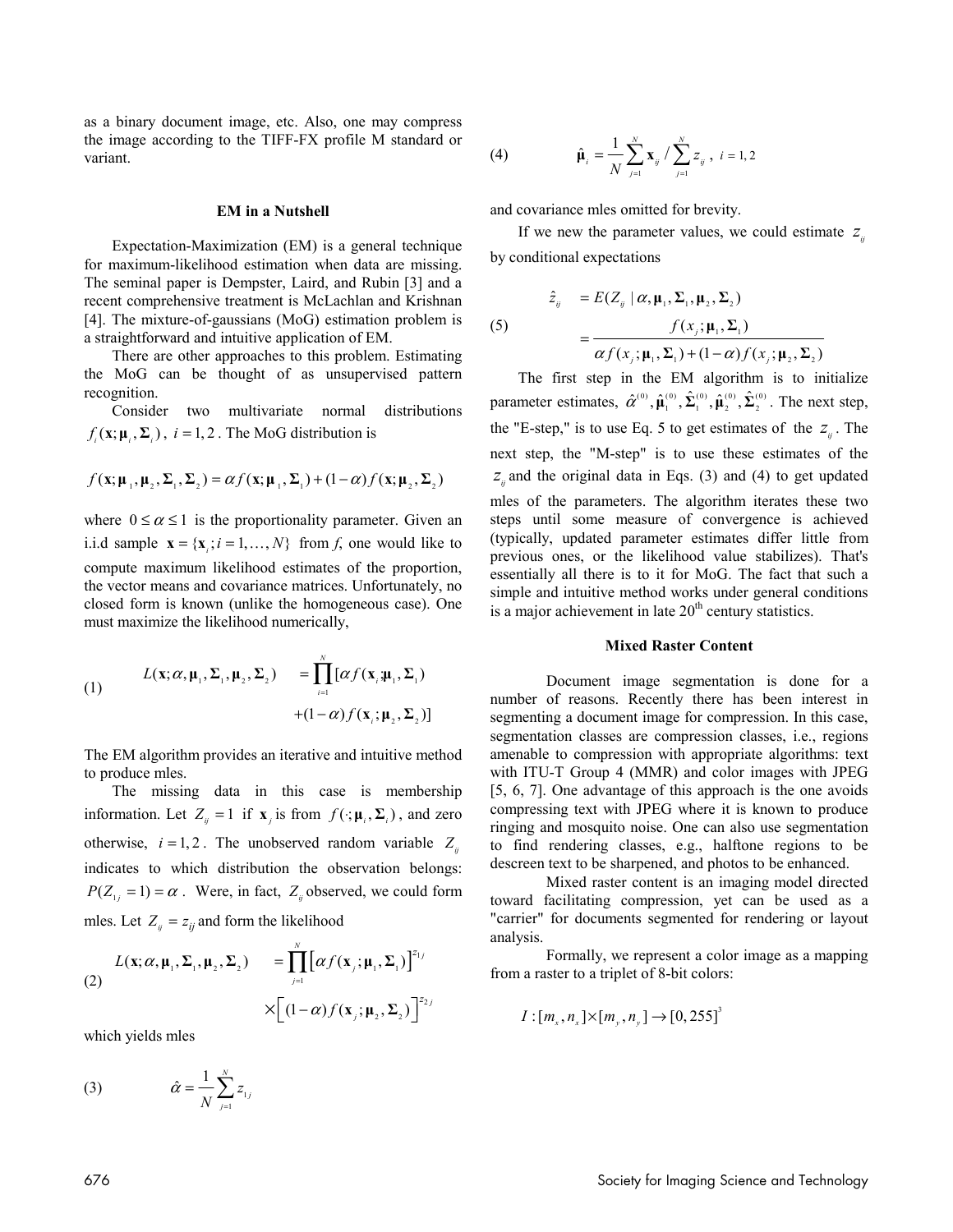where  $0 \le m_x < n_x$  and  $0 \le m_y < n_y$ . A 3-plane mixed raster content representation uses a mask *M* to separate background and foreground content. Let  $m_r = m_v = 0$  and

$$
M0:[0,n_x]\times[0,n_y]\to\{0,1\}
$$

be a binary mask where  $n_$  and  $n_$  represent the complete extent of the image raster. Let

 $FG0, BG0: [0, n_x] \times [0, n_y] \rightarrow [0, 255]^3$ 

be foreground and background images, respectively. A 3 plane MRC document image representation is

$$
I(x, y) = (1 - M0(x, y))BG0(x, y) + M0(x, y)FG0(x, y)
$$

for  $(x, y) \in [0, n] \times [0, n]$ . Essentially, a (vector) pixel value is selected from the background, if the mask is zero, and from the foreground if the mask is one. One can view the imaging operation as pouring the foreground through a mask onto the background.

 We also need the concept of an object, which is a foreground/mask pair meant to represent a photograph or graphic. An object foreground is an image *FGi* and a mask *Mi*:

 $FGi: [mi_x, ni_x] \times [mi_y, ni_y] \rightarrow [0, 255]^3$  $Mi : [mi_x, ni_x] \times [mi_y, ni_x] \rightarrow \{0,1\}$ 

where  $0 \leq mi_r < ni_r \leq n_r$  and  $0 \leq mi_r < ni_r \leq n_r$ . An object is imaged by  $O_i(x, y) = Mi(x, y)FGi(x, y)$  for  $(x, y) \in [mi_x, ni_x] \times [mi_y, ni_y]$  and zero elsewhere. The

number of objects that can appear on a page is not *a priori*  restricted except that objects cannot overlap (for we cannot segment them if they do) and they must have a certain minimum area (say, 2 square inches). The final document raster is imaged as

$$
I(x, y) = (1 - M0(x, y))BG0(x, y) + M0(x, y)FG0(x, y)
$$
  
+
$$
\sum_{i=1}^{N} O_i(x, y)
$$

This decomposition is by no means unique and there are others more appropriate for compression [8, 9, 10].

# **Segmentation Algorithm**

- 1) Read a raster image into memory
- 2) Convert it to L\*a\*b\*
- 3) Sample the image at a number of points uniformly distributed points
- 4) Using the Expectation-Maximization (EM) algorithm to estimate a mixture parameter, two 3D means and covariance matrices:  $\hat{\alpha}, \hat{\mu}_c, \hat{\Sigma}_c, \hat{\mu}_b, \hat{\Sigma}_b$ purportedly representing foreground and background gaussians; i.e., the data are fit with  $\alpha f(\mathbf{x}; \mathbf{\mu}_{\kappa}, \Sigma_{\kappa}) + (1 - \alpha) f(\mathbf{x}; \mathbf{\mu}_{\kappa}, \Sigma_{\kappa}),$  where  **at a point.**
- 5) If  $\|\hat{\boldsymbol{\mu}}_{s}(l^{*}) \hat{\boldsymbol{\mu}}_{s}(l^{*})\| > t$  and  $s_{s} \leq \hat{\alpha} \leq s$ , then foreground and background are well-separated in L\*a\*b\*
	- a. For each pixel **x** in the image, if  $\hat{\alpha} f(\mathbf{x}; \hat{\boldsymbol{\mu}}_i, \hat{\boldsymbol{\Sigma}}_i) > (1 - \hat{\alpha}) f(\mathbf{x}; \hat{\boldsymbol{\mu}}_i, \hat{\boldsymbol{\Sigma}}_i)$  put **x** in the background and put a 0 in the mask M0 at that point; else put **x** in the foreground and put a 1 in the mask M0 at that point.
	- b. Make a copy S of the mask M0.
	- c. Convert S to horizontal runlengths and do a closing with a horizontal element (this closes small gaps)
	- d. Convert S to vertical runlengths and do a closing with a vertical element (this closes small gaps)
	- e. Convert S to horizontal runlengths and do an opening with a horizontal element (this smoothes window boundaries)
	- f. Convert S to vertical runlengths and do an opening with a vertical element (this smoothes window boundaries)
	- g. Convert S to connected components.
	- h. For each connected component *Mi* larger than *thresh* in area
		- i. Remove *Mi* from *M*0
		- ii. Mask out *Mi* from *FG*0 making *FG*0 white where *Mi* is 1 and copying those pixels to a new object foreground *FGi*
		- iii. Fill the holes in *Mi* by
			- 1. Finding small connected components in M*i* of 0 valued pixels
			- 2. Painting those connected components 1.
		- iv. Output the found object as a foreground/mask pair (*FGi*,*Mi*)